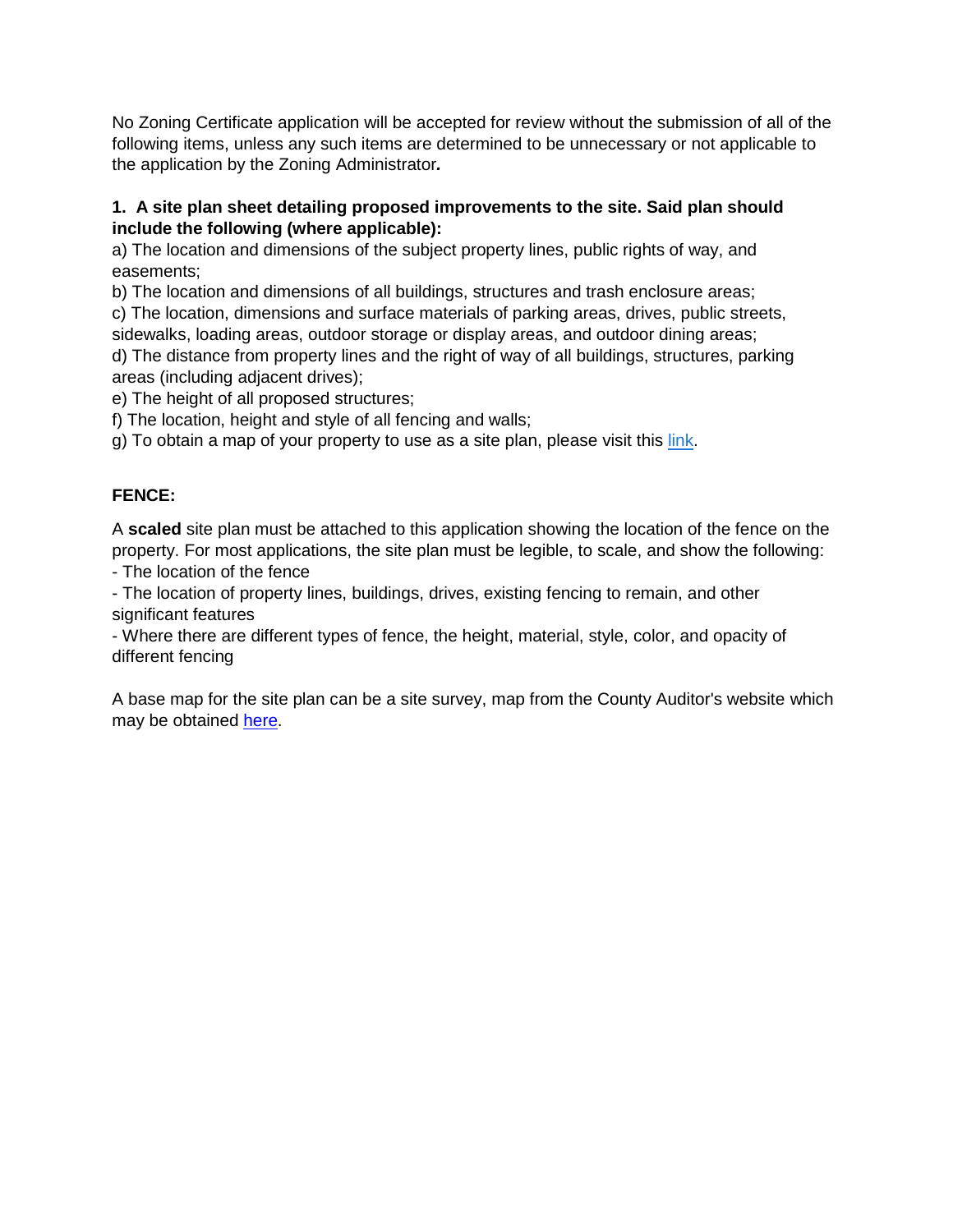## SITE PLAN EXAMPLE

PLEASE MAKE SURE ALL PROPOSED STRUC-TURES HAVE DIMENSIONS AND SETBACKS CLEARLY ON SITE PLAN(s).

\*ALL ACCESSORY STRUCTURES NEED TO BE AT LEAST 5 FEET FROM THE SIDE & REAR PROPERTY LINES\*